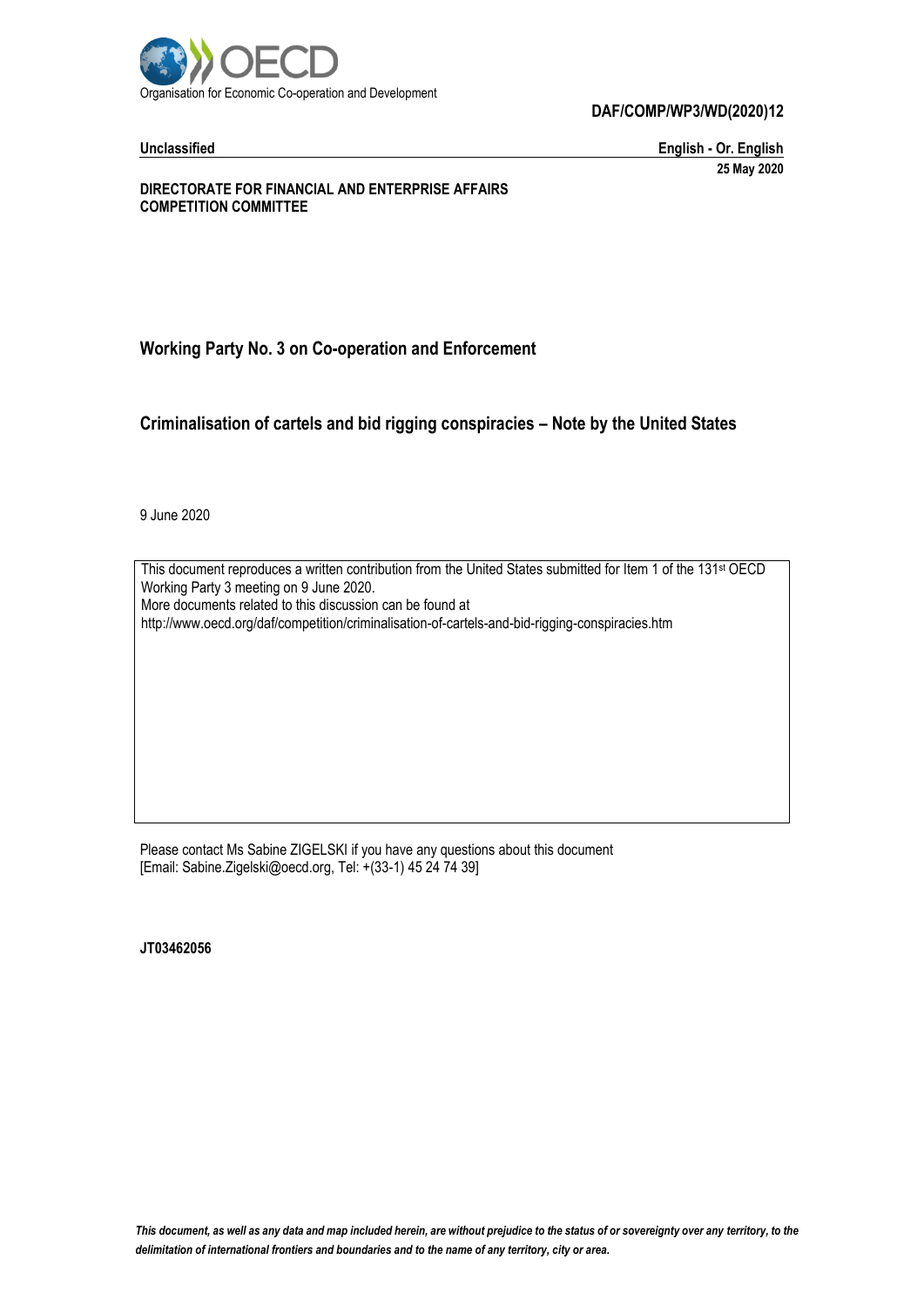# *United States*

# **1. Introduction**

- 1. The United States Supreme Court has recognized cartel activity as "the supreme evil of antitrust."<sup>1</sup> To combat this uniquely pernicious activity, the Department of Justice's ("DOJ") Antitrust Division ("Division") prosecutes hard-core offenses criminally, against both corporations and individuals.
- 2. Section 1 of the Sherman Antitrust Act makes anticompetitive agreements among competitors, including cartel violations, illegal.<sup>2</sup> The Division may prosecute Section 1 offenses either criminally or civilly. Criminal prosecution dates back to the passage in 1890 of the Sherman Act, which originally made cartel violations misdemeanors (offenses carrying sentences of one year or less); today, these offenses are prosecuted as felonies (offenses that may result in prison sentences of more than one year). $3$  To increase transparency and create certainty for businesses, the Division focuses its criminal enforcement efforts narrowly, on only *per se* conduct, or hardcore cartel activity: price fixing, bid rigging, and market or customer allocations.<sup>4</sup> U.S. courts have held that *per se*  conduct is plainly anticompetitive and there is no need to inquire as to its actual effects.<sup>5</sup>
- 3. In addition to well-publicized corporate fines<sup>6</sup> and deterrent terms of imprisonment for individuals, other, less visible factors reinforce the criminalization of hardcore cartel activity as an effective deterrent of this conduct. Due to the Division's prosecutorial efforts, the Division has learned through its investigations that, in certain cases, members of cartels that operated internationally purposefully chose to *compete* in the United States due to fear of criminal prosecution.<sup>7</sup>
- 4. This submission provides an overview of key aspects of the United States' efforts to prosecute criminal violations of its antitrust laws, including several recent and notable developments in its criminal enforcement efforts.

<sup>1</sup> *Verizon Communications v. Law Offices of Curtis V. Trinko, LLP*, 540 U.S. 398, 408 (2004).

<sup>&</sup>lt;sup>2</sup> 15 United States Code § 1, [https://uscode.house.gov/browse/prelim@title15/chapter1&edition=prelim.](https://uscode.house.gov/browse/prelim@title15/chapter1&edition=prelim)

<sup>3</sup> *See* G.J. Werden, S*anctioning Cartel Activity: Let the Punishment Fit the Crime,* European Competition Journal, 5:1, 19-36 (2009), [10.5235/ecj.v5n1.19.](https://doi.org/10.5235/ecj.v5n1.19)

<sup>4</sup> Division policy is to pursue criminal sanctions in the case of most *per se* conduct. There can be situations, however, "where, although the conduct may appear to be a *per se* violation of law, criminal investigation or prosecution may not be appropriate. These situations may include cases in which (1) the case law is unsettled or uncertain; or (2) there are truly novel issues of law or fact presented." U.S. Dep't of Justice, Antitrust Division, *Antitrust Division Manual* at III.C.1 (5<sup>th</sup> ed. updated 2016), [https://www.justice.gov/atr/file/761166/download.](https://www.justice.gov/atr/file/761166/download)

<sup>5</sup> *Northern Pacific Railway Co. v. United States*, 356 U.S. 1, 5 (1958).

<sup>6</sup> *See* U.S. Dep't of Justice, Antitrust Division, *Sherman Act Violations Resulting in Criminal Fines & Penalties of \$10 Million or More* (updated 2020), [https://www.justice.gov/atr/sherman-act-violations-yielding-corporate-fine-10](https://www.justice.gov/atr/sherman-act-violations-yielding-corporate-fine-10-million-or-more) [million-or-more,](https://www.justice.gov/atr/sherman-act-violations-yielding-corporate-fine-10-million-or-more) list of Division criminal fines exceeding \$10 million (USD).

<sup>7</sup> T.O. Barnett, *Criminal Enforcement of Antitrust Laws: The U.S. Model* (2006), [https://www.justice.gov/atr/speech/criminal-enforcement-antitrust-laws-us-model.](https://www.justice.gov/atr/speech/criminal-enforcement-antitrust-laws-us-model)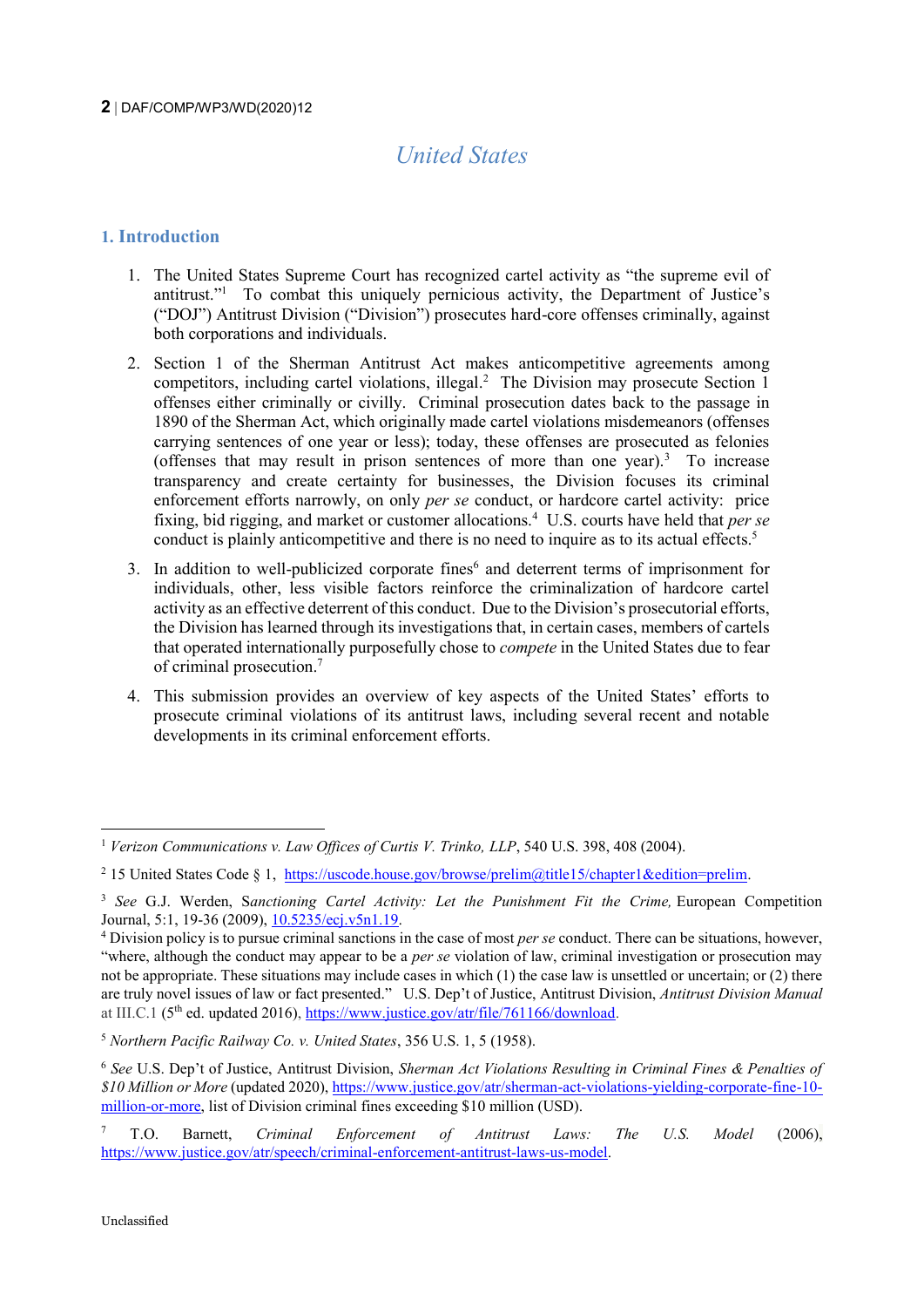# **2. Criminal Investigations**

- 5. Within the United States, the Antitrust Division is the sole agency that can authorize criminal enforcement of the Sherman Antitrust Act. To conduct criminal investigations, the Division and its law enforcement partners, which include the Federal Bureau of Investigation ("FBI") and various agency-based inspectors general, can use the same range of powerful investigative tools and techniques that are available in all federal criminal cases. The use of all investigative tools and techniques are bound by the due process rights of the subjects of the investigation, which are guaranteed by the U.S. Constitution, federal statutes, a variety of procedural rules, and Division policy.<sup>8</sup>
- 6. Division attorneys typically investigate criminal cartel activity using the authority of a federal grand jury, a unique feature of the American criminal justice system. Grand juries are comprised of twenty-three residents from within a specific judicial district, who meet in secret to hear evidence of suspected criminal activity. The grand jury is "*an investigatory body charged with the responsibility of determining whether or not a crime has been committed. . . . The function of the grand jury is to inquire into all information that might possibly bear on its investigation until it has identified an offense or has satisfied itself that none has occurred.*" 9
- 7. The grand jury has the power to compel evidence in the form of documents, physical evidence, or testimony through a subpoena. Failure to comply with a grand jury subpoena may result in either civil or criminal contempt charges, or both, and providing false or misleading testimony before a grand jury may constitute independent crimes. Grand jury subpoenas, therefore, are powerful investigative tools. Division attorneys, acting in their capacity as advisors to the grand jury, issue subpoenas in the name of the grand jury to corporations and individuals to compel the production of evidence of suspected cartel violations.
- 8. The DOJ combines the grand jury's investigative power with other investigative tools that are outside the scope of the grand jury. These include the judicially authorized seizure of evidence pursuant to search warrants (similar to dawn raids in other jurisdictions), the voluntary production of documents from corporations and individuals, covert (undercover) techniques such as wiretaps and conversations recorded consensually by cooperating coconspirators, and voluntary witness statements.
- 9. In addition to the investigative tools used by all criminal investigators in the DOJ, the Leniency Program has proven to be one of the Division's most important investigative tools since it was adopted in its current form in 1993. The Division is solely responsible for the implementation of its leniency program and makes the final determination as to an applicant's eligibility for leniency. Both individuals and corporations are eligible for leniency.

<sup>&</sup>lt;sup>8</sup> A full discussion of due process protections is beyond the scope of this submission. The Division's manual is publicly available. U.S. Dep't of Justice, Antitrust Division, Antitrust Division Manual at Ch. III (5<sup>th</sup> ed. updated 2016)[, https://www.justice.gov/atr/file/761166/download;](https://www.justice.gov/atr/file/761166/download) *see also* C.S. Yoo and H. Wendland, *Procedural Fairness in Antitrust Enforcement: The U.S. Perspective* (2019), Faculty Scholarship at Penn Law, 2049, https://scholarship.law.upenn.edu/faculty\_scholarship/2049.

<sup>9</sup> *United States v. R. Enterprises*, 498 U.S. 292, 297 (1991). For an extended treatment of the historical origins of the grand jury, *see* 1 Sara Sun Beale et al., *Grand Jury Law and Practice* §§ 1:1 to 1:3 (rev. 2d ed. 2001). For a more comprehensive summary of the role, function, and rules surrounding federal grand juries, *see* C. Doyle, *The Federal Grand Jury* (2015)[, https://fas.org/sgp/crs/misc/95-1135.pdf.](https://fas.org/sgp/crs/misc/95-1135.pdf)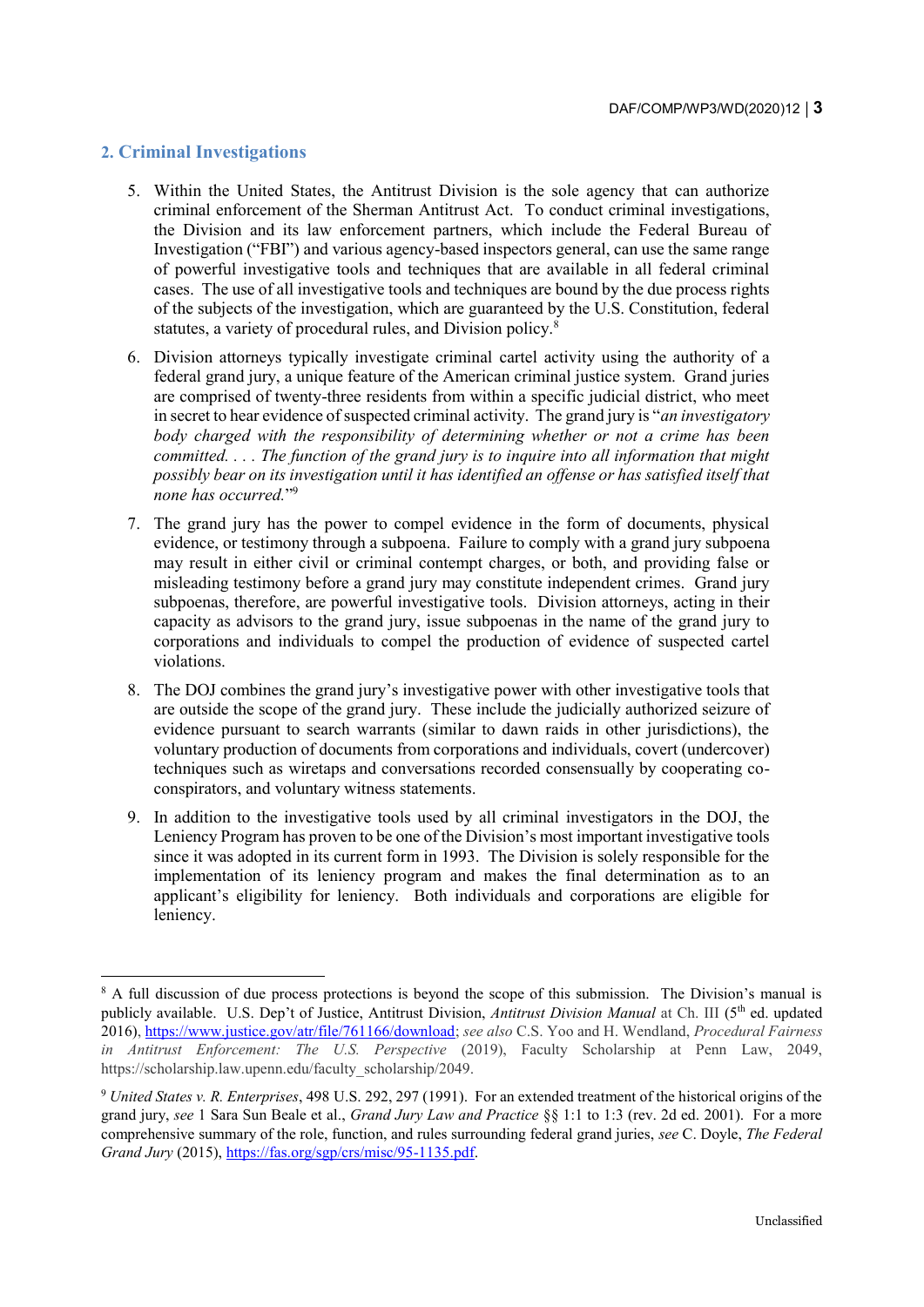- 10. The Corporate Leniency Policy, in particular, is a unique voluntary disclosure program under which the first qualifying corporation to self-report its participation in a criminal cartel, and then fully cooperate with the Division's investigation of its co-conspirators, will be granted non-prosecution protection. The policy creates powerful incentives for the company to self-report and cooperate with a criminal investigation.<sup>10</sup>
- 11. The Leniency Program is grounded on three indispensable cornerstones to ensure its efficacy: (a) the threat of severe and significant sanctions, (b) a heightened fear of detection, and (c) transparency and predictability regarding its application.<sup>11</sup> To that end, in light of the fear of detection by other investigative methods (discussed above) and the prospect of severe penalties once detected (discussed below), the Corporate Leniency Program offers tremendous incentives only to the first member of a cartel to self-report, thus creating a destabilizing effect within cartels.<sup>12</sup>
- 12. The Division strives to ensure full transparency and predictability regarding its leniency policy, including publishing an extensive set of Frequently Asked Questions ("FAQs") and model leniency letters. These materials are publicly available on the Division's website, so that industry members and the private defense bar can access and fully understand the leniency policy.<sup>13</sup> As the FAQs cannot anticipate every scenario that may be encountered, the Division also has provided clarification regarding application of the policy when unique facts require it.<sup>14</sup>

#### **3. Sanctions for Antitrust Violations**

13. The Division's position on criminal penalties has been constant for many years.

*Penalties should reflect the fact that cartels inflict enormous consumer harm with no corresponding efficiency gains. Because cartelists are capable of making a cost/benefit decision that discounts a possible fine as merely a cost of doing business illegally, cartel penalties not only should be large enough to negate financial incentives to conspire, but also should include substantial jail time for responsible individuals. Nothing is a greater deterrent and nothing is a greater incentive for a cartelist, once exposed, to cooperate in the investigation of his coconspirators than the threat of substantial incarceration in a U.S. prison.<sup>15</sup>*

14. Accordingly, the Division seeks to hold criminally accountable both the individuals responsible for carrying out cartel activity and the corporations that benefit from their

<sup>&</sup>lt;sup>10</sup> B. Snyder, *Individual Accountability for Antitrust Crimes* (2016), [https://www.justice.gov/opa/speech/deputy](https://www.justice.gov/opa/speech/deputy-assistant-attorney-general-brent-snyder-delivers-remarks-yale-global-antitrust)[assistant-attorney-general-brent-snyder-delivers-remarks-yale-global-antitrust.](https://www.justice.gov/opa/speech/deputy-assistant-attorney-general-brent-snyder-delivers-remarks-yale-global-antitrust)

<sup>&</sup>lt;sup>11</sup> R. Powers, *A Matter of Trust: Enduring Leniency Lessons for the Future of Cartel Enforcement (2020),* [https://www.justice.gov/opa/speech/deputy-assistant-attorney-general-richard-powers-delivers-remarks-13th](https://www.justice.gov/opa/speech/deputy-assistant-attorney-general-richard-powers-delivers-remarks-13th-international)[international](https://www.justice.gov/opa/speech/deputy-assistant-attorney-general-richard-powers-delivers-remarks-13th-international)**.**

<sup>12</sup> S. Hammond, *The Evolution of Criminal Antitrust Over the Last Two Decades* (2010), [https://www.justice.gov/atr/file/518241/download.](https://www.justice.gov/atr/file/518241/download)

<sup>13</sup> U.S. Dep't of Justice, Antitrust Division, *Frequently Asked Questions About the Antitrust Division Leniency Program* (updated 2017)[, https://www.justice.gov/atr/page/file/926521/download.](https://www.justice.gov/atr/page/file/926521/download) 

<sup>&</sup>lt;sup>14</sup> R. Powers, *A Matter of Trust: Enduring Leniency Lessons for the Future of Cartel Enforcement (2020),* [https://www.justice.gov/opa/speech/deputy-assistant-attorney-general-richard-powers-delivers-remarks-13th](https://www.justice.gov/opa/speech/deputy-assistant-attorney-general-richard-powers-delivers-remarks-13th-international)[international](https://www.justice.gov/opa/speech/deputy-assistant-attorney-general-richard-powers-delivers-remarks-13th-international)**.**

<sup>15</sup> T.O. Barnett, *Criminal Enforcement of Antitrust Laws: The U.S. Model* (2006), [https://www.justice.gov/atr/speech/criminal-enforcement-antitrust-laws-us-model.](https://www.justice.gov/atr/speech/criminal-enforcement-antitrust-laws-us-model)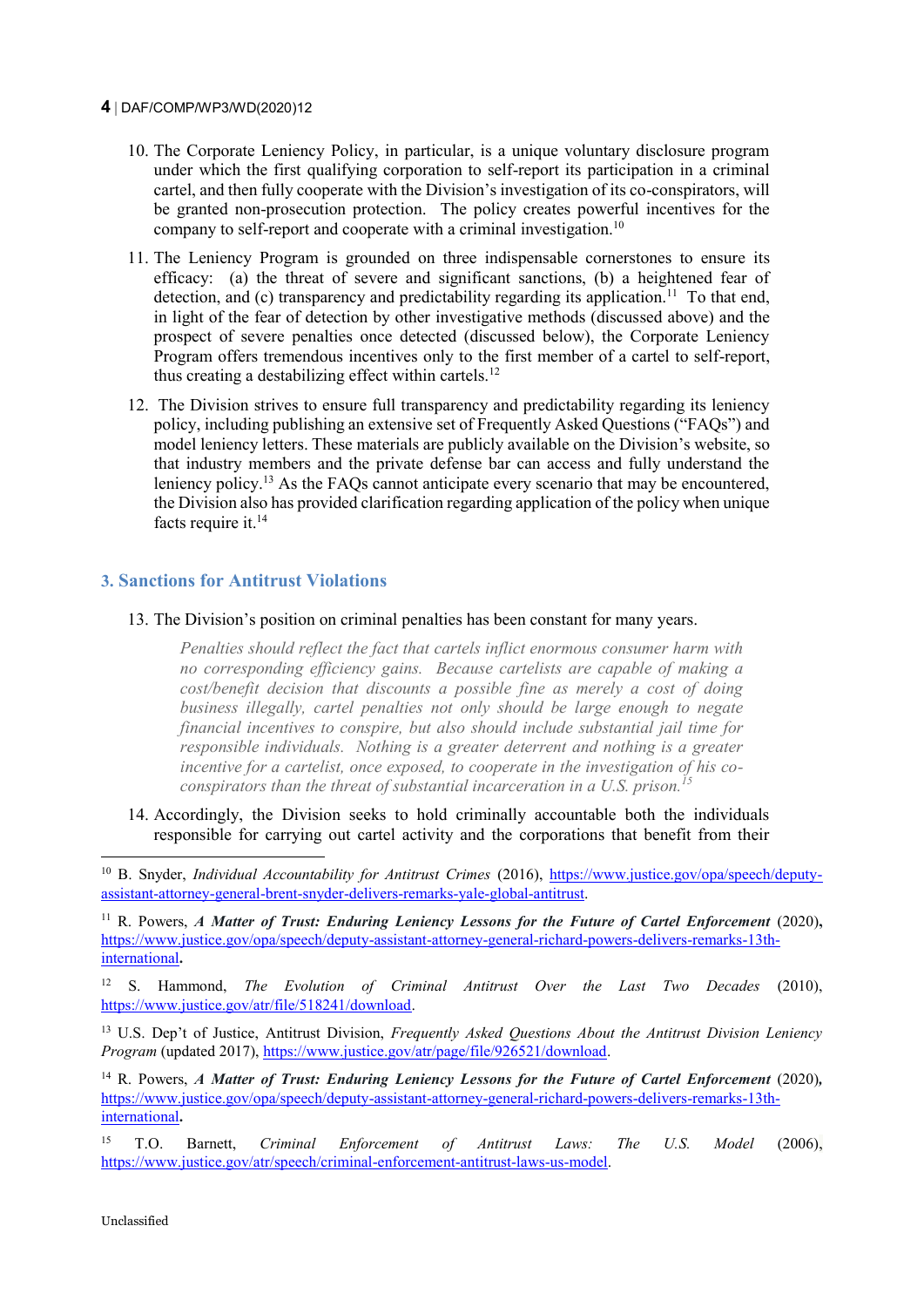conduct with deterrent penalties, which are imposed in addition and parallel to other civil and administrative consequences.

- 15. Most Division cases result in a plea agreement with the defendant, whether a corporation or individual.<sup>16</sup> Plea agreements are often the most efficient way to resolve criminal investigations, including antitrust cases, and they offer value both to the Division and the defendant. They frequently include a reduction in the severity of the penalty that the Division otherwise might seek in exchange for the defendant's commitment to cooperate with an ongoing investigation. Even for corporations and individuals that do not qualify for leniency, therefore, there remain powerful incentives to accept responsibility and cooperate with the Division. Plea agreements conserve governmental and judicial resources that are incurred by extended investigations and trials, and they offer pleading corporations or individuals greater certainty about the outcome of their case in addition to more lenient sanctions.
- 16. The plea agreement itself is an agreement between the Division and the defendant. Although the court is not a party, the court must accept a plea agreement for it to be operative. Before accepting a guilty plea, a federal judge must determine that the defendant fully understands the rights waived and potential consequences faced by entering into a plea agreement, that the defendant's plea is voluntary and not coerced, and that sufficient facts establish the defendant's guilt of the charged criminal offense.<sup>17</sup> The plea agreement constitutes an admission by the defendant and results in a judicial determination of guilt, which carries collateral consequences, particularly for corporations facing parallel civil litigation.
- 17. Some defendants, however, exercise their constitutional right to trial. In these litigated cases, the Division's evidence must be sufficient to convince a jury<sup>18</sup> of lay people beyond a reasonable doubt to vote unanimously to convict the defendant of the charged offense.
- 18. Once a defendant has been found guilty whether by the court in the case of a plea agreement or a jury (or judge if the defendant decides to waive the right to a jury) in the case of a trial verdict – it is the court that imposes the criminal sanction on the defendant. The court imposes the sanction after assessing mandatory sentencing considerations<sup>19</sup> and advisory sentencing guidelines designed to ensure consistent sentencing across defendants regardless of the sentencing court.<sup>20</sup> This involves a separate sentencing phase, in which the Division and the defendant may advocate for and present additional evidence to inform

l

<sup>&</sup>lt;sup>16</sup> The Division announced in July 2019 a corporate compliance policy that included in certain circumstances the use of a deferred prosecution agreement (DPA) to resolve criminal cartel cases against eligible corporations. DPAs are similar to plea agreements in that they are negotiated resolutions between the Division and a corporate defendant, but they do not require court acceptance. *See infra* at IV.e.

<sup>&</sup>lt;sup>17</sup> Federal Rules of Criminal Procedure 11 (2019), [https://uscode.house.gov/view.xhtml?path=/prelim@title18/title18a/node35&edition=prelim.](https://uscode.house.gov/view.xhtml?path=/prelim@title18/title18a/node35&edition=prelim) Among other things, before acceptance of a defendant's guilty plea, pursuant to this rule, a court will advise the defendant of the rights waived by entering the plea agreement, including the right to a trial by jury, the right to plead not guilty, and the right to representation by counsel.

<sup>&</sup>lt;sup>18</sup> Note that the jury at trial is not the same as a grand jury, as described above. A so-called *petit* jury is comprised of twelve jurors who meet in open court (although its deliberations are conducted in secret) and ultimately make a final determination regarding the facts at issue in a trial and pronounce a verdict regarding the guilt or innocence of a defendant.

<sup>19</sup> 18 U.S.C. § 3553(a), [https://uscode.house.gov/browse/prelim@title18/part2&edition=prelim.](https://uscode.house.gov/browse/prelim@title18/part2&edition=prelim)

<sup>20</sup> *United States v. Booker,* 543 U.S. 220 (2005); United States Sentencing Commission, *Guidelines Manual* (2018), [https://www.ussc.gov/sites/default/files/pdf/guidelines-manual/2018/GLMFull.pdf.](https://www.ussc.gov/sites/default/files/pdf/guidelines-manual/2018/GLMFull.pdf)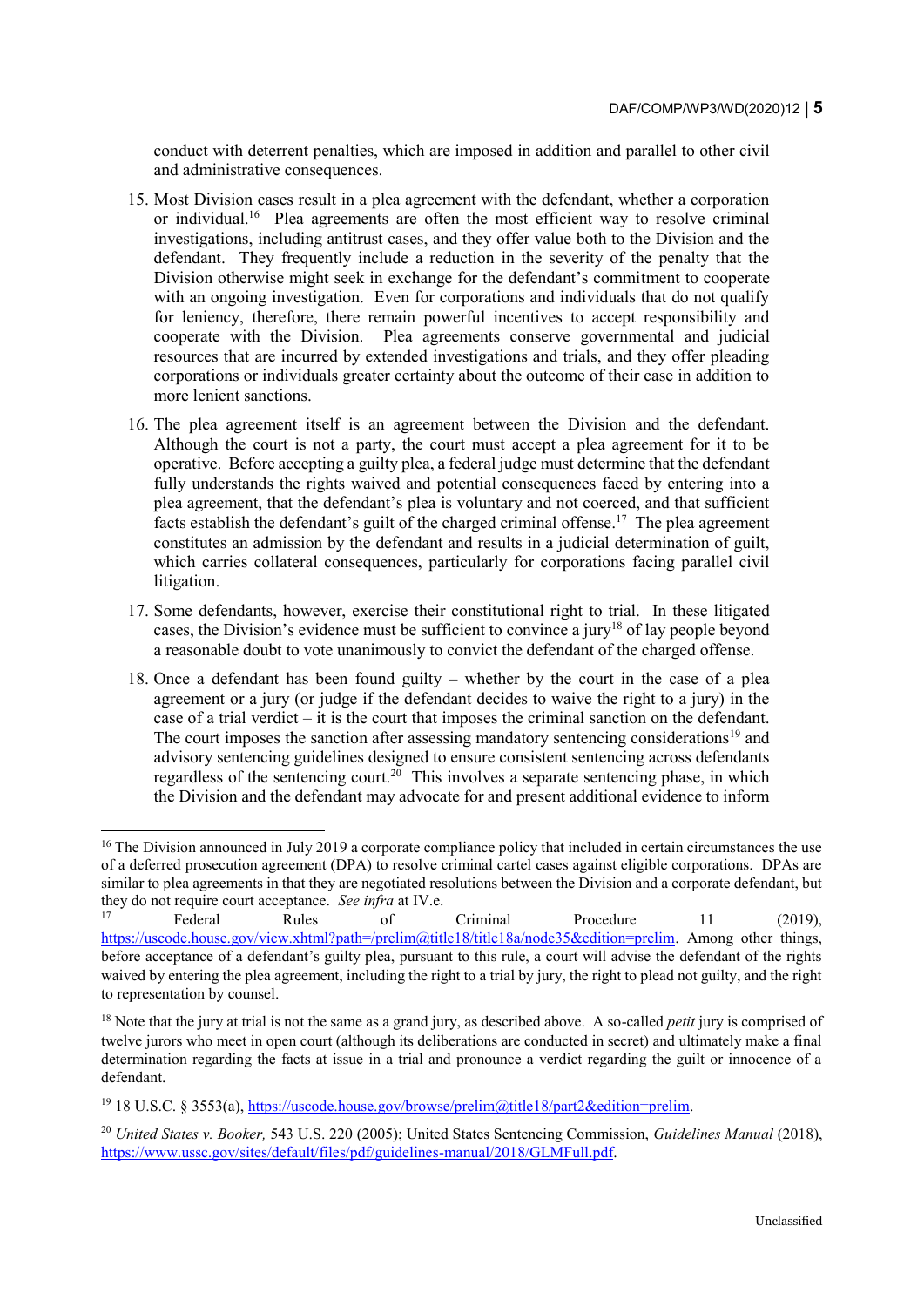the court's decision regarding the appropriate sanction.<sup>21</sup> Even when the Division and the defendant jointly recommend a sanction to the court in a plea agreement, the court ultimately may reject that recommendation and impose another sanction.

# **3.1. Individuals**

- 19. The Division has "long held the view that individual liability and criminal sanctions, including prison sentences for culpable executives and employees, are the most severe and significant sanctions available for cartel activity."<sup>22</sup> A cornerstone of the Division's enforcement efforts against cartel conduct, therefore, has been the prosecution of the most culpable individuals responsible for antitrust conspiracies. Indeed, the Division seeks prison sentences in nearly all cases, based on the view that it is individuals who "commit the crimes for which corporate offenders pay" and "[h]olding companies accountable and assessing large fines, alone, are not the only means, or even the most effective way, to accomplish our goal of deterring and ending cartels."<sup>23</sup> On average, about three individuals are charged criminally for every corporate co-conspirator. $24$
- 20. The statutory maximum sentence for an individual found guilty of a criminal violation of the Sherman Antitrust Act is ten years' imprisonment and a fine of up to \$1 million (USD).<sup>25</sup> Individuals also may be sentenced to a period of supervised release (also known as probation) for up to three years, including after a term of imprisonment. The longest prison sentence imposed to date for a criminal antitrust<sup>26</sup> offense was 60 months for an executive convicted of fixing prices for ocean transportation services from the United States to Puerto Rico.<sup>27</sup> In the period 2010-2018, over 450 individuals were charged criminally with cartel violations, and the average prison sentence imposed on an individual upon conviction was 19 months.<sup>28</sup>

# **3.2. Corporations**

-

21. Corporations can be held criminally liable for the conduct of individuals acting on behalf of the corporation in furtherance of cartel activity under the legal principle of *respondeat superior*, a doctrine that makes the employer responsible for the acts of its employees. Additionally, corporations face a range of other civil and administrative consequences as

<sup>24</sup> R. Powers, *Criminal Antitrust Enforcement: Recent Highlights, Policy Initiatives, and What's to Come (2019)*, [https://www.justice.gov/opa/speech/deputy-assistant-attorney-general-richard-powers-delivers-remarks-29th](https://www.justice.gov/opa/speech/deputy-assistant-attorney-general-richard-powers-delivers-remarks-29th-annual-antitrust)[annual-antitrust.](https://www.justice.gov/opa/speech/deputy-assistant-attorney-general-richard-powers-delivers-remarks-29th-annual-antitrust)

<sup>25</sup> 15 U.S.C. § 1, https://uscode.house.gov/browse/prelim@title18/part2&edition=prelim.

<sup>26</sup> The Division may also prosecute related criminal offenses, including various frauds or obstruction of justice.

<sup>&</sup>lt;sup>21</sup> For a comprehensive overview of sentencing in the United States, *see* United States Sentencing Commission, *Federal* Sentencing The Basics (2018). https://www.ussc.gov/sites/default/files/pdf/research-and-*Federal Sentencing: The Basics* (2018), [https://www.ussc.gov/sites/default/files/pdf/research-and](https://www.ussc.gov/sites/default/files/pdf/research-and-publications/research-projects-and-surveys/miscellaneous/201811_fed-sentencing-basics.pdf)[publications/research-projects-and-surveys/miscellaneous/201811\\_fed-sentencing-basics.pdf.](https://www.ussc.gov/sites/default/files/pdf/research-and-publications/research-projects-and-surveys/miscellaneous/201811_fed-sentencing-basics.pdf)

<sup>&</sup>lt;sup>22</sup> R. Powers, *A Matter of Trust: Enduring Leniency Lessons for the Future of Cartel Enforcement (2020),* [https://www.justice.gov/opa/speech/deputy-assistant-attorney-general-richard-powers-delivers-remarks-13th](https://www.justice.gov/opa/speech/deputy-assistant-attorney-general-richard-powers-delivers-remarks-13th-international)[international](https://www.justice.gov/opa/speech/deputy-assistant-attorney-general-richard-powers-delivers-remarks-13th-international)**.** 

<sup>&</sup>lt;sup>23</sup> B. Snyder, *Individual Accountability for Antitrust Crimes* (2016), [https://www.justice.gov/opa/speech/deputy](https://www.justice.gov/opa/speech/deputy-assistant-attorney-general-brent-snyder-delivers-remarks-yale-global-antitrust)[assistant-attorney-general-brent-snyder-delivers-remarks-yale-global-antitrust.](https://www.justice.gov/opa/speech/deputy-assistant-attorney-general-brent-snyder-delivers-remarks-yale-global-antitrust)

<sup>&</sup>lt;sup>27</sup> See United States v. Frank Peake, 804 F.3d 81 (1<sup>st</sup> Cir. 2015) (upholding conviction and sentence).

<sup>28</sup> *See* U.S. Dep't of Justice, Antitrust Division, *Criminal Enforcement Trends Chart* (updated 2019), [https://www.justice.gov/atr/criminal-enforcement-fine-and-jail-charts.](https://www.justice.gov/atr/criminal-enforcement-fine-and-jail-charts)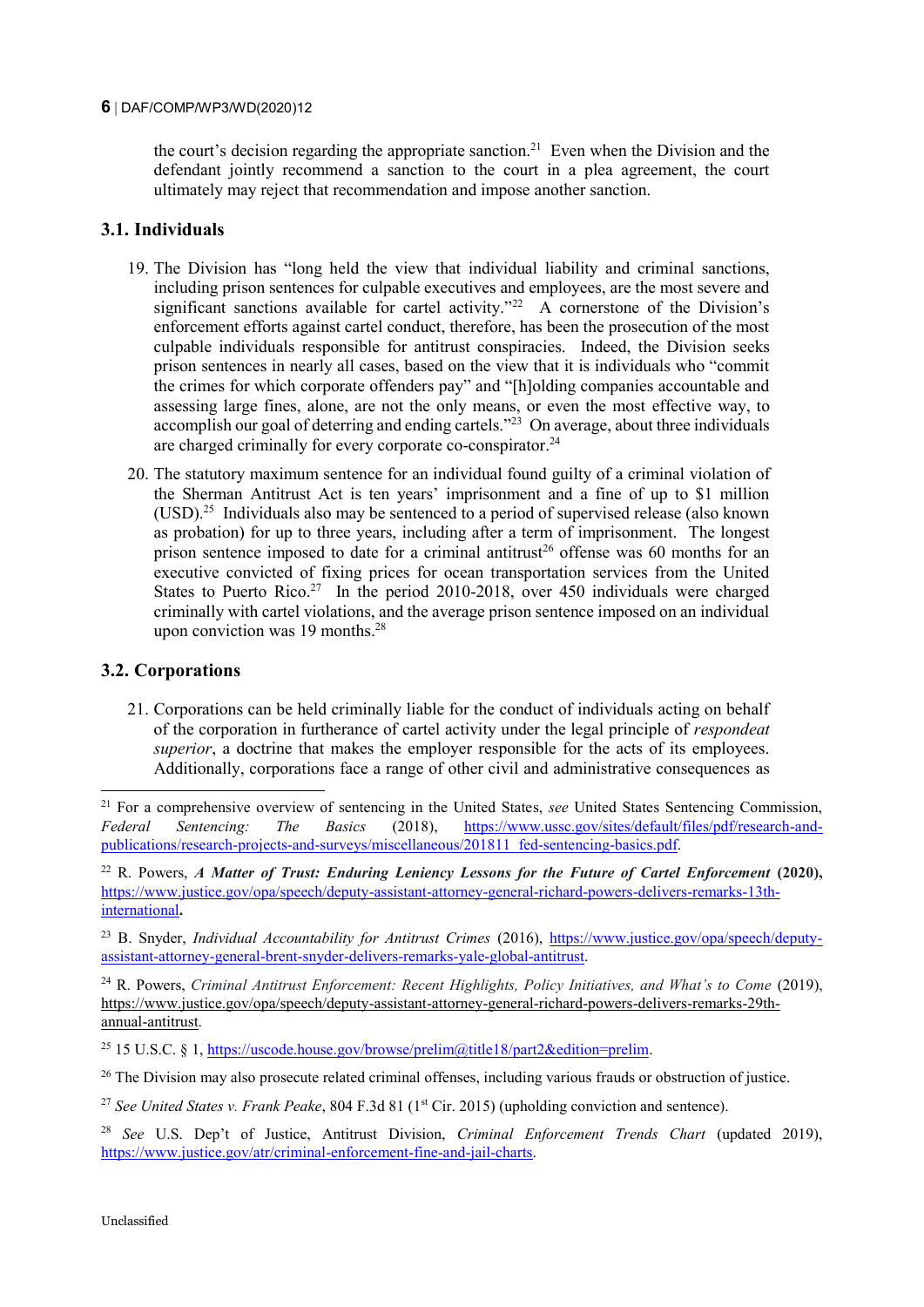collateral results of their criminal conduct. These consequences are in addition to, and do not preclude, criminal penalties.

#### *3.2.1. Criminal Penalties*

- 22. Once a corporate defendant is found guilty, it will be sanctioned in nearly all cases with a fine. The criminal fine amount is determined by applicable federal sentencing guidelines.<sup>29</sup> For cartel offenses, the maximum fine is the greater of \$100 million  $(USD)^{30}$  or an amount calculated as twice the pecuniary gain or loss resulting from the offense.<sup>31</sup> The fine is determined based on the total volume of commerce affected by the conspiracy.<sup>32</sup> The Division seeks to achieve several important objectives in imposing corporate fines for criminal antitrust violations. First, corporations should be divested of some of their illgotten gains from cartel activity. Second, fines should be severe enough to deter criminal conduct and not simply be viewed as a "cost of doing business." Finally, as discussed above, fines must be severe enough to incentivize the pursuit of leniency.<sup>33</sup>
- 23. The corporation also may be ordered to pay restitution to the victims of its offense in addition to any fine imposed, as part of its criminal sanction.
- 24. In addition to monetary penalties and restitution, corporate sentences also may include a period of corporate probation, in which the corporation may be subject to additional provisions, including reporting to the Division or the sentencing court and, in limited cases, the imposition of an independent corporate compliance monitor.<sup>34</sup>

# *3.2.2. Collateral Consequences of Corporate Criminal Convictions*

*Civil Liability*

-

25. Civil plaintiffs (*i.e.*, private parties) with standing as victims of cartel offenses may bring civil lawsuits under the Sherman Antitrust Act.<sup>35</sup> In order to create the economic incentives needed for costly antitrust litigation, federal law authorizes these plaintiffs to seek treble,

<sup>29</sup> *See generally* United States Sentencing Commission, *Guidelines Manual*, § 2R1.1 (antitrust-specific guideline) and Ch. 8 (Sentencing of Organizations) (2018), [https://www.ussc.gov/sites/default/files/pdf/guidelines](https://www.ussc.gov/sites/default/files/pdf/guidelines-manual/2018/GLMFull.pdf)[manual/2018/GLMFull.pdf.](https://www.ussc.gov/sites/default/files/pdf/guidelines-manual/2018/GLMFull.pdf)

<sup>30</sup> 15 U.S.C. § 1[, https://uscode.house.gov/browse/prelim@title18/part2&edition=prelim.](https://uscode.house.gov/browse/prelim@title18/part2&edition=prelim) 

<sup>31</sup> 18 U.S.C. § 3571(d), [https://uscode.house.gov/browse/prelim@title18/part2&edition=prelim.](https://uscode.house.gov/browse/prelim@title18/part2&edition=prelim)

<sup>32</sup> United States Sentencing Commission, *Guidelines Manual*, § 2R1.1 (antitrust-specific guideline) (2018), [https://www.ussc.gov/sites/default/files/pdf/guidelines-manual/2018/GLMFull.pdf.](https://www.ussc.gov/sites/default/files/pdf/guidelines-manual/2018/GLMFull.pdf) The Antitrust Division considers only commerce affecting U.S. consumers. *See* B. Snyder, *Remarks at the Sixth Annual Chicago Forum on International Antitrust* (2016) ("Each jurisdiction can and should impose penalties that reflect the harm to its consumers"), [https://www.justice.gov/opa/speech/deputy-assistant-attorney-general-brent-snyder-delivers-remarks](https://www.justice.gov/opa/speech/deputy-assistant-attorney-general-brent-snyder-delivers-remarks-sixth-annual-chicago)[sixth-annual-chicago.](https://www.justice.gov/opa/speech/deputy-assistant-attorney-general-brent-snyder-delivers-remarks-sixth-annual-chicago)

<sup>33</sup> R. Powers, *A Matter of Trust: Enduring Leniency Lessons for the Future of Cartel Enforcement* **(2020),**  [https://www.justice.gov/opa/speech/deputy-assistant-attorney-general-richard-powers-delivers-remarks-13th](https://www.justice.gov/opa/speech/deputy-assistant-attorney-general-richard-powers-delivers-remarks-13th-international)[international](https://www.justice.gov/opa/speech/deputy-assistant-attorney-general-richard-powers-delivers-remarks-13th-international)**.**

<sup>34</sup> *See, e.g., United States v. Höegh Autoliners AS*, plea agreement (2017), [https://www.justice.gov/atr/case/us-v](https://www.justice.gov/atr/case/us-v-hoegh-autoliners)[hoegh-autoliners;](https://www.justice.gov/atr/case/us-v-hoegh-autoliners) *see also* U.S. Dep't of Justice, Antitrust Division, *Antitrust Division Manual* at III.G.2.c.iii (5th ed. updated 2016), [https://www.justice.gov/atr/file/761166/download.](https://www.justice.gov/atr/file/761166/download)

<sup>&</sup>lt;sup>35</sup> 15 U.S.C. § 15[, https://uscode.house.gov/browse/prelim@title18/part2&edition=prelim.](https://uscode.house.gov/browse/prelim@title18/part2&edition=prelim) Private plaintiffs also may seek injunctive relief; 15 U.S.C. § 26, [https://uscode.house.gov/browse/prelim@title18/part2&edition=prelim.](https://uscode.house.gov/browse/prelim@title18/part2&edition=prelim)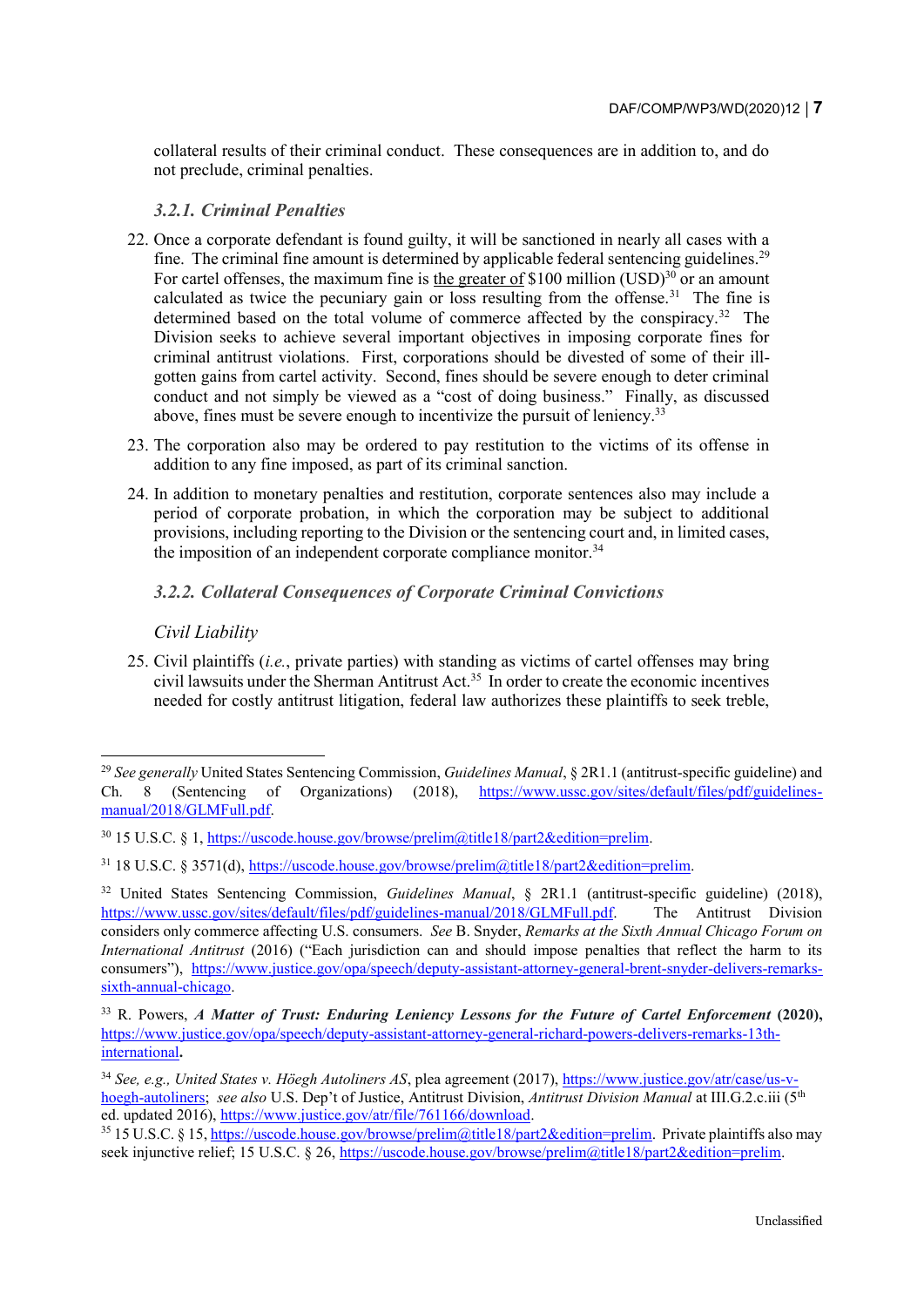or triple,<sup>36</sup> the actual damages they incurred, as well as attorneys' fees.<sup>37</sup> The U.S. Supreme Court has called the "treble-damages provision wielded by the private litigant…a chief tool in the antitrust enforcement scheme," because the treble damage threat creates "a crucial deterrent to potential violators."<sup>38</sup>

26. These private actions, which typically follow Division criminal prosecutions, perform a complementary function to the Division's criminal enforcement by adding significant additional deterrence of cartel activity.<sup>39</sup> Despite their role in amplifying the Division's efforts to combat criminal cartel activity, however, the Division does not assist plaintiffs pursuing private damages actions. Nonetheless, the cartel convictions that the Division secures, including through guilty pleas, constitute "*prima facie* evidence" in private damages actions against convicted companies and individuals.<sup>40</sup> As a practical matter, then, civil liability is established by the Division's criminal enforcement efforts, and private plaintiffs usually need to prove only the fact of harm and the amount of damage in order to recover.

# *State Enforcement*

27. The mission of state<sup>41</sup> antitrust enforcers is similar to that of the Division: protect the public from the harms flowing from anticompetitive conduct. State enforcers focus their efforts on the consumers in their respective states, but individual state enforcers often proceed jointly in multistate actions brought in federal courts. The state enforcers typically focus on securing monetary redress for their residents.<sup>42</sup> In the U.S. system, states have the same rights as private parties to sue for damages when they are the victims of cartels.<sup>43</sup> They therefore serve the same complementary role to the Division's criminal enforcement efforts as other private plaintiffs. In addition, a provision of federal competition law authorizes states to bring what are called *parens patriae* actions to recover damages on behalf of their

<sup>&</sup>lt;sup>36</sup> Since 2004, successful corporate applicants to the Division's Leniency Program qualify for de-trebling of damages in civil plaintiffs' suits, creating an additional incentive to pursue leniency. Qualifying applicants must cooperate with the plaintiffs' attorneys in pursuing the civil action. Antitrust Criminal Penalty Enhancement and Reform Act of 2004 (ACPERA), Pub. L. No. 108-237, §§ 201-214, 118 Stat. 666–67 (2004) (codified at 15 U.S.C. § 1 note, [https://uscode.house.gov/browse/prelim@title18/part2&edition=prelim\)](https://uscode.house.gov/browse/prelim@title18/part2&edition=prelim).

<sup>37</sup> 15 U.S.C. § 15[, https://uscode.house.gov/browse/prelim@title18/part2&edition=prelim.](https://uscode.house.gov/browse/prelim@title18/part2&edition=prelim)

<sup>38</sup> *Mitsubishi Motors Corp. v. Soler Chrysler-Plymouth, Inc.,* 473 U.S. 614, 635 (1985).

<sup>&</sup>lt;sup>39</sup> Additionally, in large cartels with numerous victims, the Division frequently relies on the existence of these actions to address its obligations to ensure victim restitution.

<sup>40</sup> 15 U.S.C. § 16(a) (A conviction in a "criminal proceeding brought by or on behalf of the United States under the antitrust laws to the effect that a defendant has violated said laws shall be prima facie evidence against such defendant in any action or proceeding brought by any other party against such defendant under said laws as to all matters respecting which said judgment or decree would be an estoppel as between the parties thereto . . . ."), [https://uscode.house.gov/browse/prelim@title18/part2&edition=prelim.](https://uscode.house.gov/browse/prelim@title18/part2&edition=prelim)

<sup>&</sup>lt;sup>41</sup> We use the term "state" to refer to all 55 sub-federal units of government; all have competition laws. In addition to the 50 states, these include the District of Columbia, the Commonwealth of Puerto Rico, and the U.S. territories of Guam, the Northern Mariana Islands, and the Virgin Islands. Many states explicitly apply federal antitrust law.

<sup>42</sup> *See* H. First, *Delivering Remedies: The Role of the States in Antitrust Enforcement*, 69 Geo. Wash. L. Rev. 1004 (2001).

<sup>43</sup> *Hawaii v. Standard Oil Co.,* 405 U.S. 251, 262 (1972); 15 U.S.C. § 15, [https://uscode.house.gov/browse/prelim@title18/part2&edition=prelim.](https://uscode.house.gov/browse/prelim@title18/part2&edition=prelim)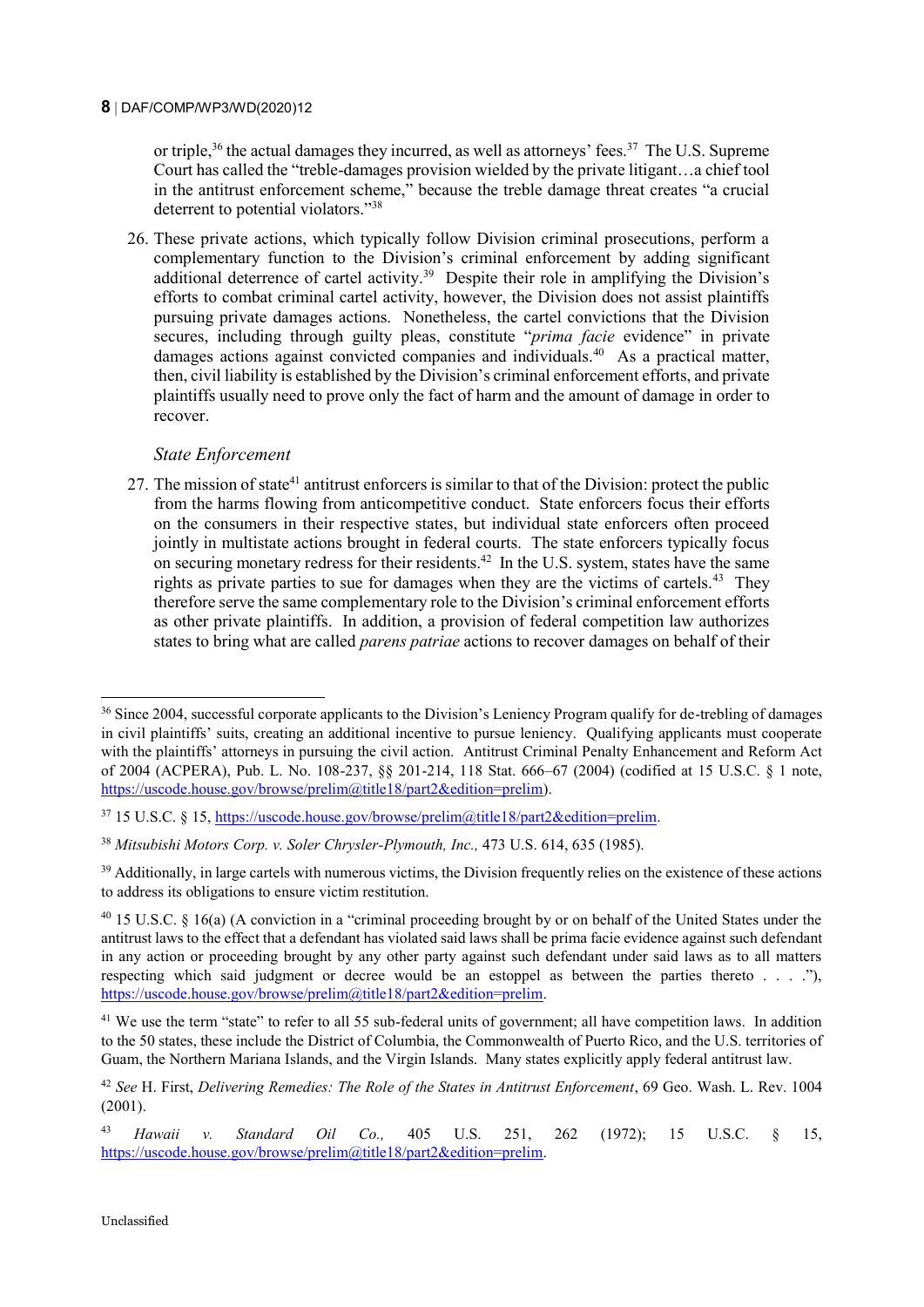residents.<sup>44</sup> Finally, the antitrust laws of most states (*i.e.*, state-level, and not federal, antitrust laws) allow the imposition of civil penalties―essentially fines―rather than criminal prosecution.<sup>45</sup>

#### *Suspension or Debarment*

- 28. Corporations that have been found guilty of a criminal antitrust offense also may be administratively suspended or debarred from contracting with federal government agencies based on their participation in antitrust conspiracies. The purpose of suspension and debarment is to protect the government from waste, fraud, and abuse that may result from contracting with entities that have engaged in criminal conduct. Among other consequences, offers are not solicited from and contracts are not awarded to the suspended or debarred party by any agency in the executive branch of the federal government. Further, existing contracts will not be renewed or extended.<sup>46</sup>
- 29. Suspension and debarment decisions are made at the sole discretion of the contracting federal agency. The Division, however, may be required to report individual defendants qualifying for debarment.<sup>47</sup> Further, Division plea agreements may contain provisions under which the Division will advise another federal agency considering debarment of the fact, manner, and extent of a defendant's cooperation with the cartel investigation.<sup>48</sup> This creates an additional incentive for the acceptance of responsibility and cooperation with the Division's criminal investigation, as it makes more likely the prospect that a corporation will avoid suspension and debarment from any federal contracts.

# **4. Recent Developments in U.S. Criminal Antitrust Enforcement**

30. Several notable recent developments reflect the many ways in which the Division prioritizes and seeks to enhance its criminal enforcement efforts. These include the successful use of traditional enforcement measures and tools, such as criminal litigation and extradition to bring to justice international fugitives charged with criminal antitrust offenses, as well as recent policy and program innovations. Three developments from the latter category are of note: (1) the employment of available, but rarely used, civil recovery statutes when the government itself is a victim of a criminal antitrust conspiracy; (2) the creation of an interagency effort specifically targeting cartel offenses affecting public procurement; and (3) enhanced incentives for corporations to improve compliance programs addressed specifically to the prevention of cartel offenses.

<sup>44</sup> 15 U.S.C. § 15c, [https://uscode.house.gov/browse/prelim@title18/part2&edition=prelim.](https://uscode.house.gov/browse/prelim@title18/part2&edition=prelim)

<sup>45</sup> *See generally* American Bar Association, Section of Antitrust Law, *State Antitrust Enforcement Handbook* (3rd ed. 2018).

<sup>46</sup> *See generally* U.S. General Services Administration (GSA), *Frequently Asked Questions: Suspension & Debarment* (2019), [https://www.gsa.gov/about-us/organization/office-of-governmentwide-policy/office-of-acquisition](https://www.gsa.gov/about-us/organization/office-of-governmentwide-policy/office-of-acquisition-policy/gsa-acq-policy-integrity-workforce/suspension-debarment-division/suspension-debarment/frequently-asked-questions-suspension-debarment#Q1)[policy/gsa-acq-policy-integrity-workforce/suspension-debarment-division/suspension-debarment/frequently-asked](https://www.gsa.gov/about-us/organization/office-of-governmentwide-policy/office-of-acquisition-policy/gsa-acq-policy-integrity-workforce/suspension-debarment-division/suspension-debarment/frequently-asked-questions-suspension-debarment#Q1)[questions-suspension-debarment#Q1.](https://www.gsa.gov/about-us/organization/office-of-governmentwide-policy/office-of-acquisition-policy/gsa-acq-policy-integrity-workforce/suspension-debarment-division/suspension-debarment/frequently-asked-questions-suspension-debarment#Q1)

<sup>&</sup>lt;sup>47</sup> U.S. Dep't of Justice, Antitrust Division, *Antitrust Division Manual* at II.7 (5<sup>th</sup> ed. Updated 2016), [https://www.justice.gov/atr/file/761166/download.](https://www.justice.gov/atr/file/761166/download)

<sup>48</sup> *See* U.S. Dep't of Justice, Antitrust Division, *Annotated Model Corporate Plea Agreement* (2016), [https://www.justice.gov/atr/file/889021/download.](https://www.justice.gov/atr/file/889021/download)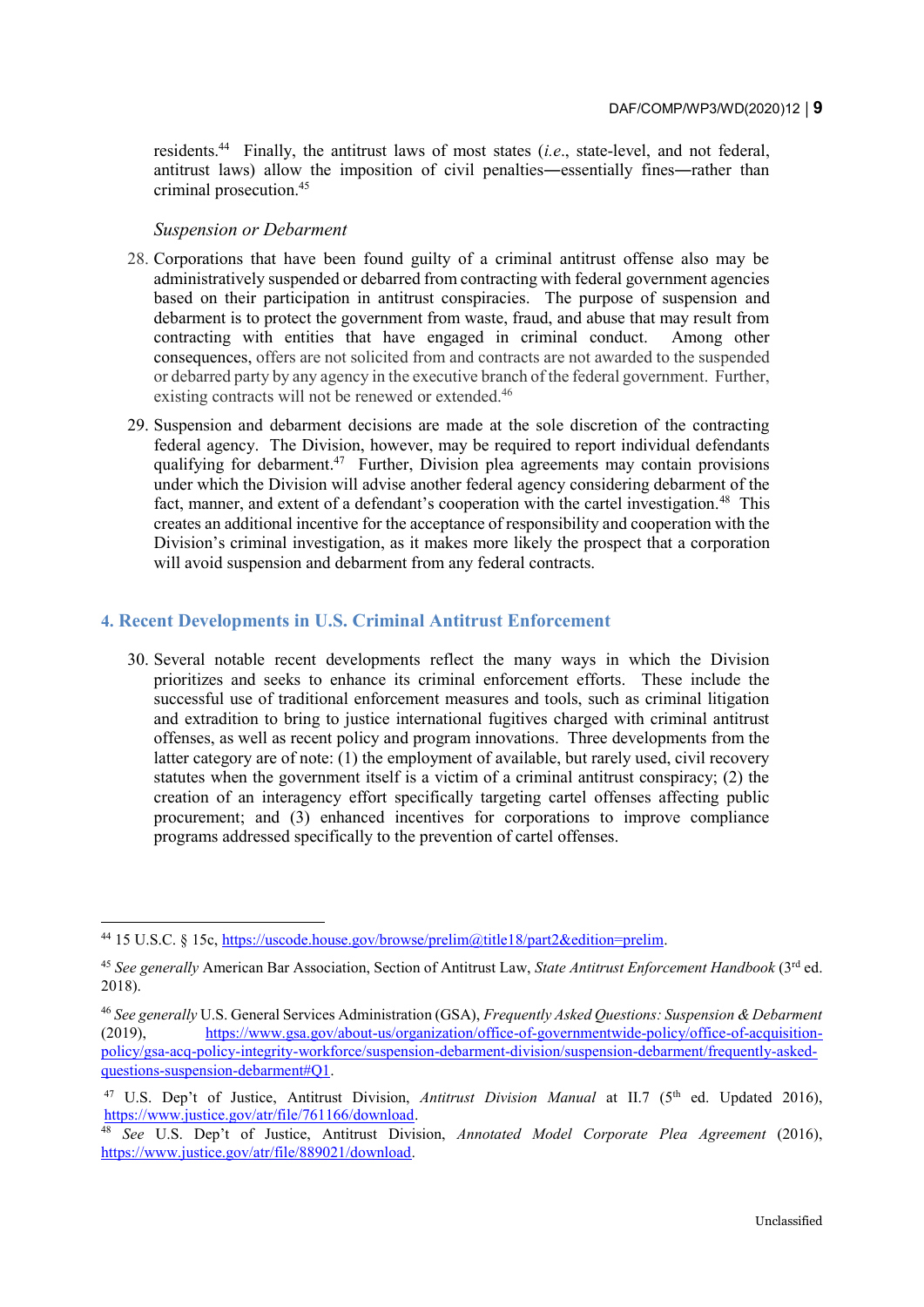# **4.1. Criminal Litigation**

- 31. When necessary, the Division's commitment to prosecute criminal cartel offenses to the fullest extent extends to litigation in federal courts. Both corporate and individual defendants may exercise their rights to a jury trial in which their guilt must be proven beyond a reasonable doubt by Division prosecutors to secure a conviction, as determined by a unanimous jury verdict. These trials often come at the end of investigations and involve the defendants who refused to accept responsibility for their roles in cartel activity. Criminal trials are characterized by vigorous defenses, rigorous cross-examination of the government's witnesses, and aggressive pre- and post-trial defense tactics. Trials, therefore, require an enormous commitment of time and resources by the Division.
- 32. Two recent trials are indicative of the Division's commitment to pursuing the prosecution of criminal cartel matters. Both resulted in guilty verdicts from juries in prominent and long-running Division investigations. In November 2019, a federal jury in the Southern District of New York found a former emerging market global foreign currency exchange trader from a major multinational bank guilty of price fixing and bid rigging.<sup>49</sup> Shortly after this conviction, in early December 2019, a federal jury in the Northern District of California found the former CEO and president of a multinational corporation guilty of fixing prices for canned tuna.<sup>50</sup>
- 33. As the Division's Deputy Assistant Attorney General for Criminal Enforcement noted, "both trials demonstrate [Division] prosecutors' perseverance and commitment to accountability, however long it may take to untangle complex conspiracies, litigate, and bring those responsible to justice."<sup>51</sup>

# **4.2. Extraditions**

- 34. The Division has a longstanding commitment to use Interpol's Red Notice list and other tools, including seeking extradition, to bring foreign nationals accused of criminal antitrust violations to the United States to face charges. Two recent examples of individuals extradited to the United States underscore this commitment.
- 35. The first individual was a Dutch national and former senior vice president of a cargo airline; she was indicted in 2010 for fixing prices of international air cargo shipments. After nearly ten years as a fugitive from these charges, she was apprehended in Italy in 2019. She opposed her extradition in litigation before Italian courts, but the Division prevailed, and she was extradited to the United States in 2020. After pleading guilty, she was sentenced by a U.S. court to fourteen months' imprisonment, the longest sentence imposed in the Division's air cargo investigation.<sup>52</sup>
- 36. The second individual, a South Korean national, was charged with bid rigging and market allocation from 2008 to 2012 as part of DOJ's long-running investigation into antitrust

<sup>52</sup> *Id.*

<sup>49</sup> *See* U.S. Dep't of Justice, Antitrust Division, *Former Trader for Major Multinational Bank Convicted for Price Fixing and Bid Rigging in FX Market* (2019), [https://www.justice.gov/opa/pr/former-trader-major-multinational](https://www.justice.gov/opa/pr/former-trader-major-multinational-bank-convicted-price-fixing-and-bid-rigging-fx-market)[bank-convicted-price-fixing-and-bid-rigging-fx-market.](https://www.justice.gov/opa/pr/former-trader-major-multinational-bank-convicted-price-fixing-and-bid-rigging-fx-market)

<sup>50</sup> *See* U.S. Dep't of Justice, Antitrust Division, *Former CEO Convicted of Fixing Prices For Canned Tuna* (2019), [https://www.justice.gov/opa/pr/former-ceo-convicted-fixing-prices-canned-tuna.](https://www.justice.gov/opa/pr/former-ceo-convicted-fixing-prices-canned-tuna)

<sup>51</sup> R. Powers, *The State of Criminal Antitrust Enforcement in 2020* (2020), [https://www.justice.gov/opa/speech/deputy-assistant-attorney-general-richard-powers-delivers-remarks-state](https://www.justice.gov/opa/speech/deputy-assistant-attorney-general-richard-powers-delivers-remarks-state-criminal)[criminal.](https://www.justice.gov/opa/speech/deputy-assistant-attorney-general-richard-powers-delivers-remarks-state-criminal)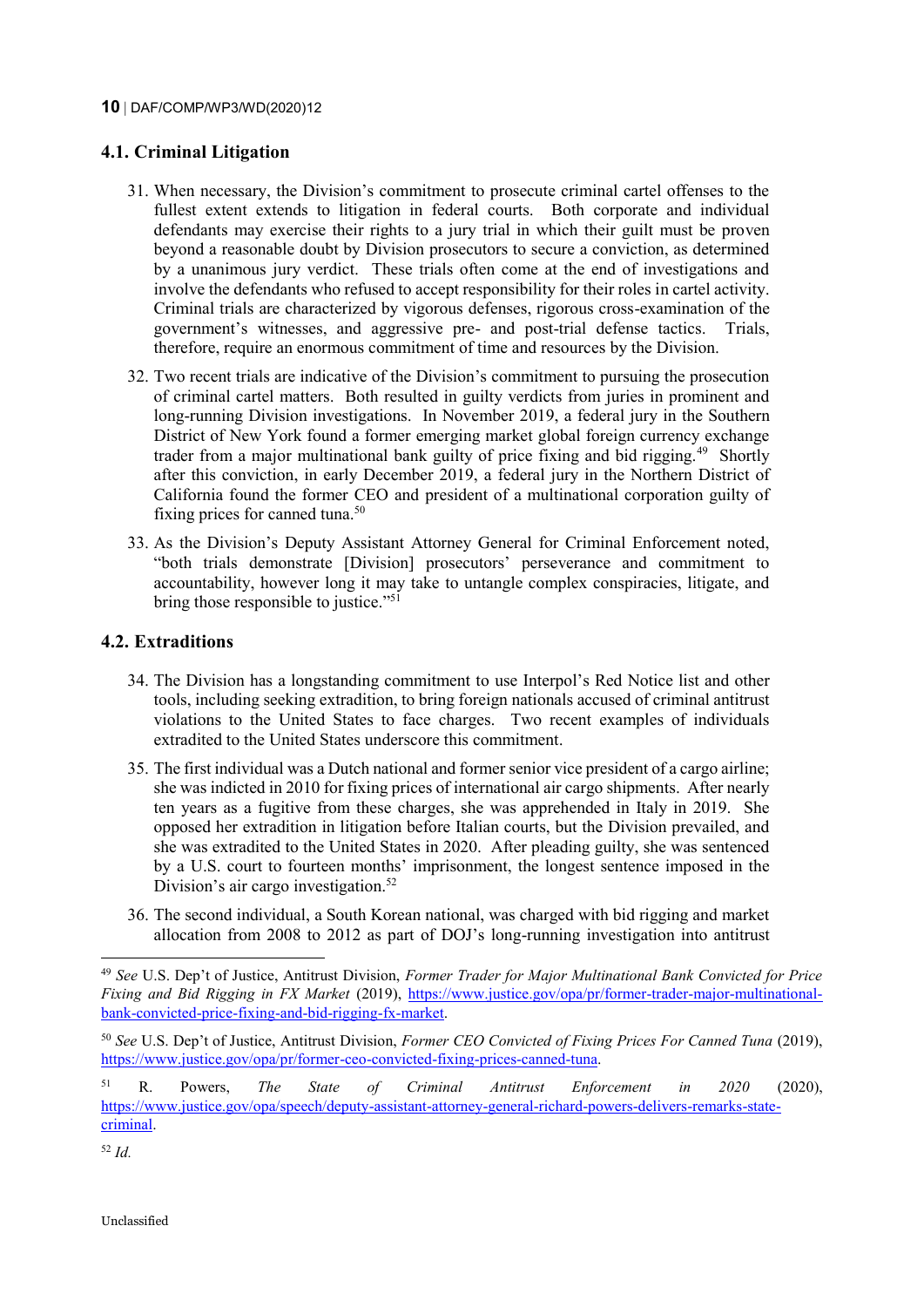violations in the auto parts industry. German authorities apprehended him in September 2019, and he was extradited to the United States in February 2020. Once in the United States, he pleaded guilty to the criminal charge against him, and a federal judge sentenced him to nine months' imprisonment and a fine of  $$130,000$  (USD).<sup>53</sup>

37. The resources invested in obtaining these results were significant. Through these extraditions, the Division's Assistant Attorney General ("AAG") reaffirmed the DOJ's commitment to use all available means to apprehend international fugitives fleeing criminal antitrust charges, noting that "neither time nor distance provide refuge for executives who conspire to cheat American consumers."<sup>54</sup>

# **4.3. Civil Recovery Under Clayton Act 4A**

- 38. In addition to imposing criminal fines on corporations for antitrust violations, the federal government of the United States may seek treble civil damages from the conspirators under Section 4A of the Clayton Act in cases where the government itself is a victim of the conspiracy.<sup>55</sup> While this provision of U.S. antitrust laws historically has been underutilized, in 2018 and 2019, the DOJ successfully obtained both criminal fines and civil recoveries under Section 4A in its investigation and prosecution of five South Korean petroleum and refinery companies. These were the first Section 4A recoveries in many years and the largest recoveries under Section 4A in the Division's history.<sup>56</sup>
- 39. The bid rigging involved the companies' supply of fuel to American military bases in South Korea. Because of the significance of the harm inflicted on the United States by this criminal conduct, the dual sanction of civil penalties and criminal fines was important to reinforce the Division's key mission of detecting, prosecuting, and deterring criminal bidrigging offenses. To that end, the Division also commenced a separate and parallel civil investigation, in conjunction with another DOJ division, to pursue claims based on the companies' false statements to the United States government in connection with the conspiracy.
- 40. The Division ultimately imposed criminal fines on the five companies totalling \$150 million (USD). In separate civil settlements with the DOJ, the same companies also agreed to resolve parallel civil antitrust and False Claims  $Act<sup>57</sup>$  violations and pay more than \$200 million in damages to the United States.
- 41. These Section 4A recoveries demonstrate the DOJ's commitment to prosecuting cartel conduct to the fullest extent possible, using all available tools. As the Division's AAG said in announcing the initial settlements arising from the investigation, the charged companies "cheated the Military and American taxpayers out of precious limited resources," resulting in the United States Department of Defense paying substantially more for mission-critical

<sup>53</sup> *See* U.S. Dep't of Justice, Antitrust Division, *Extradited Former Automotive Parts Executive Pleads Guilty to Antitrust Charge* (2020), [https://www.justice.gov/opa/pr/extradited-former-automotive-parts-executive-pleads](https://www.justice.gov/opa/pr/extradited-former-automotive-parts-executive-pleads-guilty-antitrust-charge)[guilty-antitrust-charge.](https://www.justice.gov/opa/pr/extradited-former-automotive-parts-executive-pleads-guilty-antitrust-charge) 

<sup>54</sup> *Id.*

<sup>55</sup> 15 U.S.C. § 15a, [https://uscode.house.gov/browse/prelim@title18/part2&edition=prelim.](https://uscode.house.gov/browse/prelim@title18/part2&edition=prelim)

<sup>56</sup> *Se*e U.S. Dep't of Justice, Antitrust Division, *Safeguarding Taxpayer Dollars: The Antitrust Division Announces Criminal Charges and Civil Settlements for Bid Rigging and Fraud Targeting U.S. Military Bases in South Korea*  (2019), [https://www.justice.gov/atr/division-operations/division-update-spring-2019/safeguarding-taxpayer-dollars.](https://www.justice.gov/atr/division-operations/division-update-spring-2019/safeguarding-taxpayer-dollars) The Division also criminally charged seven individuals for their role in the cartel conduct.

<sup>57</sup> 31 U.S.C. §§ 3729-3733, [https://uscode.house.gov/browse/prelim@title18/part2&edition=prelim.](https://uscode.house.gov/browse/prelim@title18/part2&edition=prelim)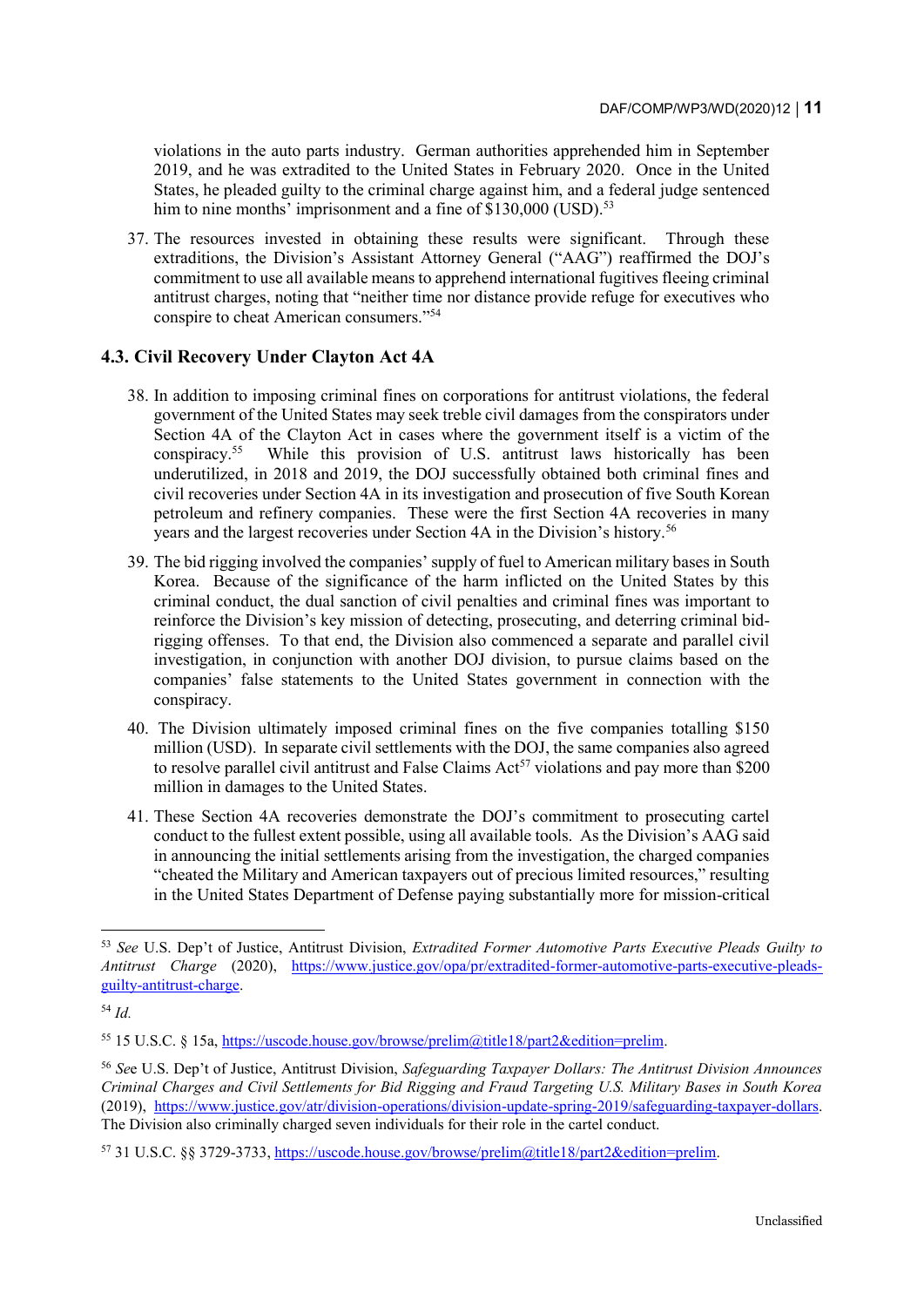fuel supply services.<sup>58</sup> "These settlements serve as an important reminder that the [DOJ] and its law enforcement partners will investigate aggressively and prosecute without hesitation companies who cheat the United States government and the American taxpayer."<sup>59</sup> The Division is committed to seeking Section 4A remedies in future cases when they may be appropriate because of their importance in enhancing criminal cartel enforcement: as the Division's AAG noted, "[t]he bottom line is that the Division's enforcement of Section 4A will *increase* the incentive for co-conspirators in cartel cases to come forward."<sup>60</sup>

# **4.4. Cartel Offenses Affecting Public Procurement: Procurement Collusion Strike Force**

- 42. In November 2019, the DOJ launched a new initiative focused on detecting and prosecuting cartel offenses, particularly bid rigging, that impact public procurement. The Procurement Collusion Strike Force ("PCSF") is an interagency partnership among the Division, thirteen United States Attorneys' Offices ("USAOs"), investigators from the FBI, and four federal Offices of Inspectors General. The PCSF seeks to leverage the investigative resources of its members to better deter, detect, and prosecute criminally cartels in the public procurement space.
- 43. Public procurement is an enormous expense for the United States government. For instance, in 2018, over \$550 billion (USD)—approximately forty percent of all federal discretionary spending in the United States—was spent on the public procurement of goods and services. An additional \$79 billion (USD) was included in the federal budget as grants to state and local governments to fund physical capital improvements. As the Division's AAG noted in announcing the creation of the PCSF, "[g]iven the large sums of federal money involved in public procurement, it's easy to see how any amount of overcharge caused by illegal bid rigging or other anticompetitive criminal conduct inflicts significant economic harm on the government and the taxpayers."<sup>61</sup>
- 44. The PCSF's initial focus is in the districts of its thirteen member USAOs. Each USAO is the chief federal prosecutor within its designated geographical district, with deep experience litigating in that district's court. The Division, in conjunction with agents from the FBI and other law enforcement partners, provides significant expertise in criminal cartel enforcement. The PCSF is focused on the most significant government agencies and federal contractors within each of the thirteen districts, as well as where the most federal dollars are spent and may be impacted by bid rigging or other cartel conduct.
- 45. The DOJ has already announced the inception of several new grand jury investigations as a result of the PCSF's efforts, and during a three-week span between late April and May, the PCSF virtually trained over 2,000 criminal investigators, data scientists, and

<sup>58</sup> M. Delrahim,*"November Rain": Antitrust Enforcement on Behalf of American Consumers and Taxpayers*  (2018)*,* [https://www.justice.gov/opa/speech/assistant-attorney-general-makan-delrahim-remarks-american-bar](https://www.justice.gov/opa/speech/assistant-attorney-general-makan-delrahim-remarks-american-bar-association-antitrust)[association-antitrust](https://www.justice.gov/opa/speech/assistant-attorney-general-makan-delrahim-remarks-american-bar-association-antitrust)**.** 

<sup>59</sup> *Id*.

<sup>60</sup> *Id*.

<sup>61</sup> M. Delrahim, *Remarks at the Procurement Collusion Strike Force Press Conference* (2019), [https://www.justice.gov/opa/speech/assistant-attorney-general-makan-delrahim-delivers-remarks-procurement](https://www.justice.gov/opa/speech/assistant-attorney-general-makan-delrahim-delivers-remarks-procurement-collusion-strike)[collusion-strike.](https://www.justice.gov/opa/speech/assistant-attorney-general-makan-delrahim-delivers-remarks-procurement-collusion-strike)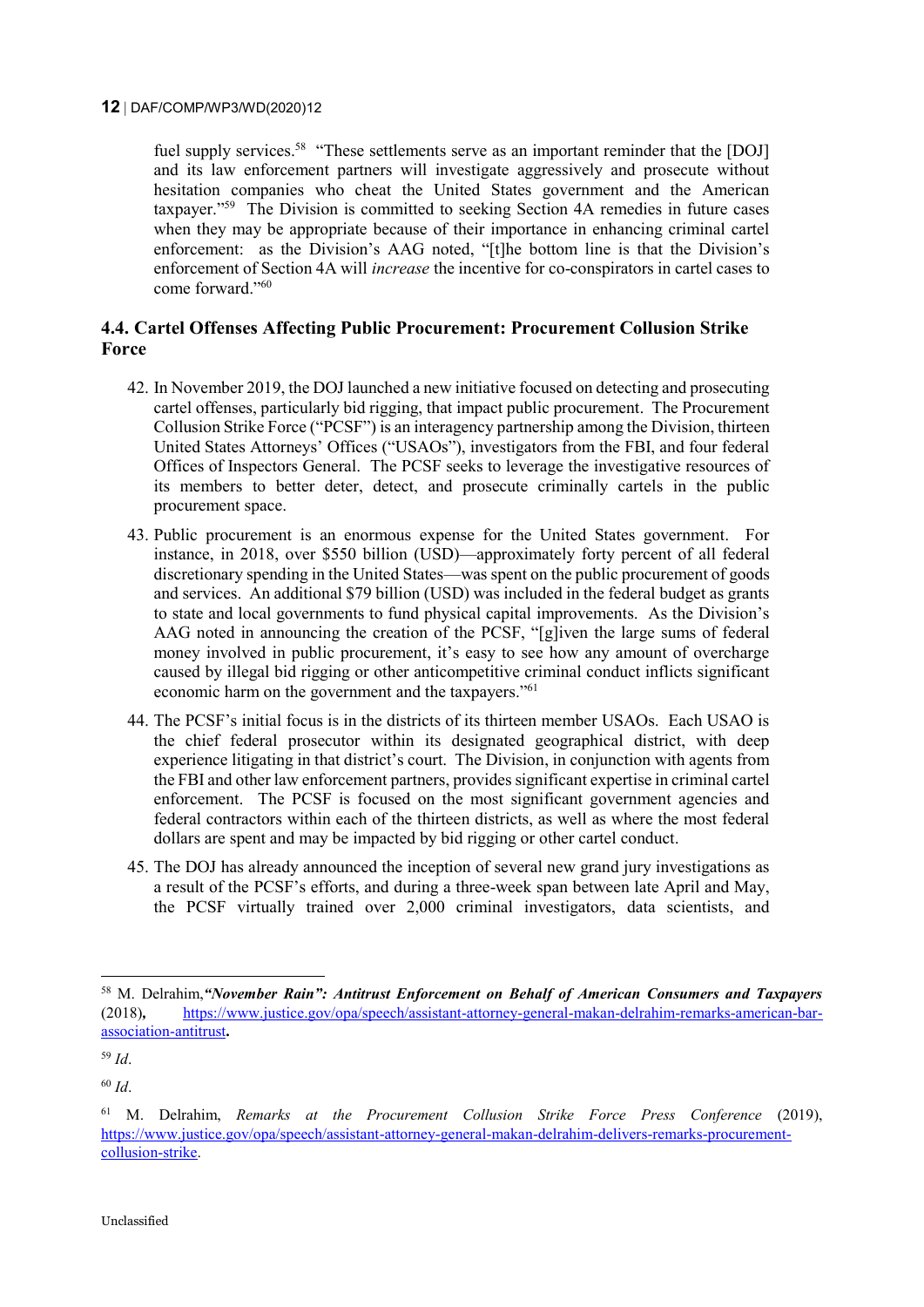procurement officials.<sup>62</sup> It is anticipated that the PCSF also will play an integral role in efforts to combat any procurement fraud related to the COVID-19 pandemic.

#### **4.5. Corporate Compliance Policy**

-

46. In July 2019, the Division announced a new policy under which it will consider and potentially award corporate antitrust compliance programs at both the charging and sentencing phases of Division criminal investigations, based on the Division's assessment of the program's design, application, and efficacy.<sup>63</sup> The policy is aimed at preventing criminal cartel activity in the first instance.

*The goal of the policy change is to incentivize corporate compliance and good corporate citizenship. Corporate compliance efforts are the first line of defense to antitrust crimes, and part of our effort to both deter and detect violations. Ideally, robust antitrust compliance programs deter wrongdoing altogether, preventing the harm from anticompetitive conduct before it occurs.<sup>64</sup>*

- 47. At the charging stage, for corporations recognized to have committed criminal violations despite having exceptional antitrust compliance programs, the Division now will consider an alternative to a corporate plea agreement, known as a Deferred Prosecution Agreement ("DPA"), that potentially carries less severe collateral consequences for corporations. DPAs are recognized by the DOJ as "an important middle ground" between corporate conviction and declining to prosecute,<sup>65</sup> and they preserve the DOJ's ability to pursue a conviction should the corporation breach its DPA. At the sentencing stage, an effective compliance program may lead to a more favorable calculation of a corporation's fine under the United States Sentencing Guidelines,<sup>66</sup> and it also may factor into the DOJ's recommendation whether to impose corporate probation.
- 48. The Division will look at nine separate factors in evaluating corporate compliance programs for these purposes: (1) the design and comprehensiveness of the program; (2) the culture of compliance within the company; (3) responsibility for, and resources dedicated to, antitrust compliance; (4) antitrust risk assessment techniques; (5) compliance training and communication to employees; (6) monitoring and auditing techniques, including continued review, evaluation, and revision of the antitrust compliance program; (7) reporting mechanisms; (8) compliance incentives and discipline; and (9) remediation

<sup>62</sup> R. Powers, *A Matter of Trust: Enduring Leniency Lessons for the Future of Cartel Enforcement* (2020), [https://www.justice.gov/opa/speech/deputy-assistant-attorney-general-richard-powers-delivers-remarks-13th](https://www.justice.gov/opa/speech/deputy-assistant-attorney-general-richard-powers-delivers-remarks-13th-international)[international.](https://www.justice.gov/opa/speech/deputy-assistant-attorney-general-richard-powers-delivers-remarks-13th-international)

<sup>63</sup> U.S. Dep't. of Justice, Antitrust Division, *Evaluation of Corporate Compliance Programs in Criminal Antitrust Investigations* (2019), [https://www.justice.gov/atr/page/file/1182001/download.](https://www.justice.gov/atr/page/file/1182001/download)

<sup>64</sup> R. Powers, *Criminal Antitrust Enforcement: Recent Highlights, Policy Initiatives, and What's to Come* (2019), [https://www.justice.gov/opa/speech/deputy-assistant-attorney-general-richard-powers-delivers-remarks-29th](https://www.justice.gov/opa/speech/deputy-assistant-attorney-general-richard-powers-delivers-remarks-29th-annual-antitrust)[annual-antitrust.](https://www.justice.gov/opa/speech/deputy-assistant-attorney-general-richard-powers-delivers-remarks-29th-annual-antitrust)

<sup>&</sup>lt;sup>65</sup> U.S. Dep't of Justice, Antitrust Division, *Antitrust Division Manual* at 9-28.200 (5<sup>th</sup> ed. updated 2016), [https://www.justice.gov/atr/file/761166/download.](https://www.justice.gov/atr/file/761166/download)

<sup>66</sup> United States Sentencing Commission, *Guidelines Manual* at §§ 8B2.1, 8C2.5 and 8D1.4(b)(1) (2018), [https://www.ussc.gov/sites/default/files/pdf/guidelines-manual/2018/GLMFull.pdf.](https://www.ussc.gov/sites/default/files/pdf/guidelines-manual/2018/GLMFull.pdf)